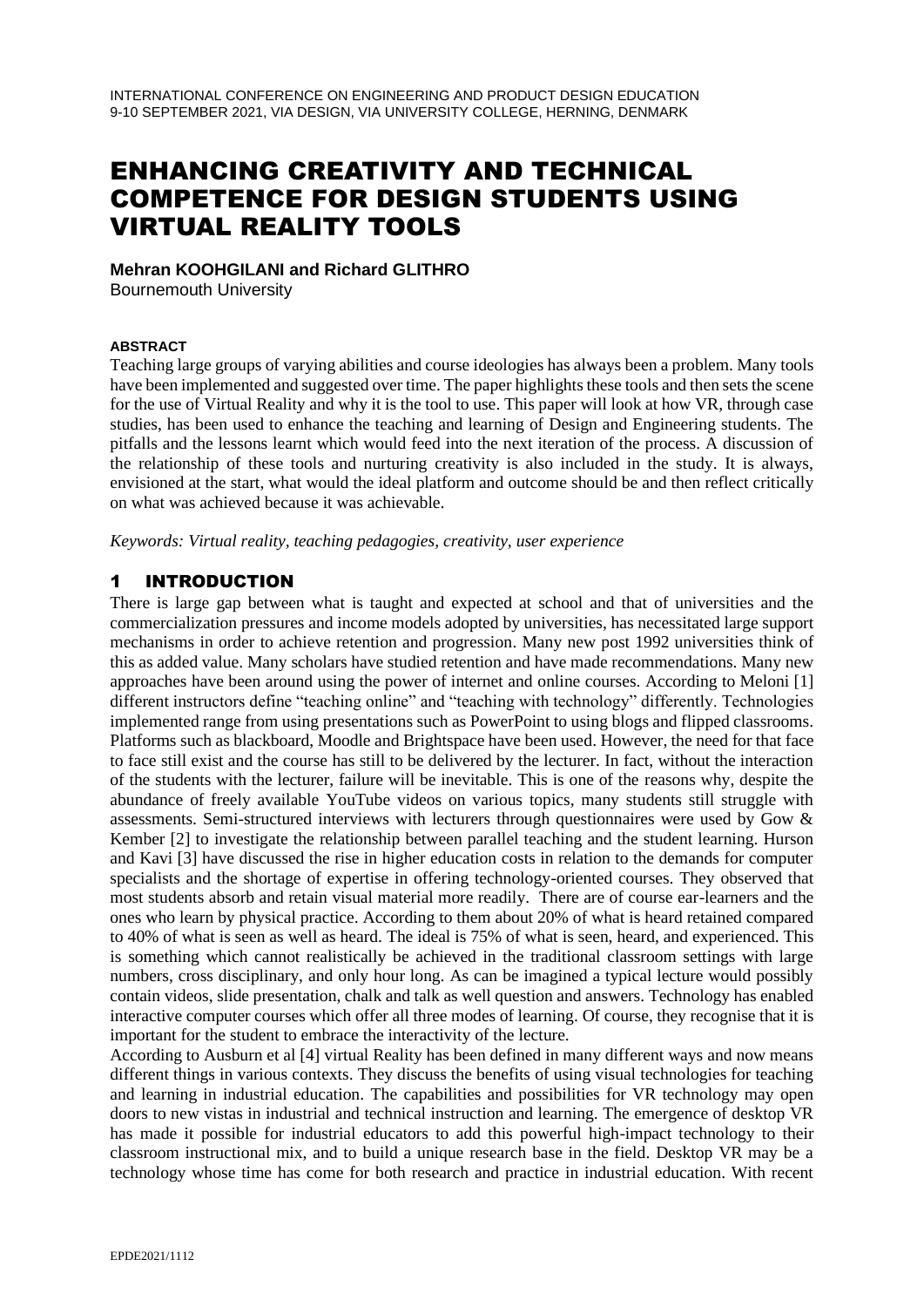breakthroughs in technical and cost accessibility, the door to the world of virtual reality is standing wide open. The also discuss the implications and recommendations for the use of VR technology as a potential tool for technical and industrial training. Hoffman and Vu [5] have recognised Virtual reality (VR) for its enormous educational potential. They talk of VR technologies being designed to provide engaging and intuitive environments for learning visually and spatially complex topics such as human anatomy, biochemistry, and molecular biology. These new systems promise to make broad-based training experiences available for students at all levels, without the risks and ethical concerns typically associated with using animal and human subjects. Medical students could acquire proficiency and gain confidence in the ability to perform a wide variety of techniques long before they need to use them clinically. Surgical residents could rehearse and refine operative procedures, using an unlimited pool of virtual patients manifesting a wide range of anatomic variations, traumatic wounds, and disease states. Those simulated encounters, in combination with existing opportunities to work with real patients, could increase the depth and breadth of learners' exposure to medical problems, ensure uniformity of training experiences, and enhance the acquisition of clinical skills. Ortiz et al [6] have proposed the implementation of a virtual tool applied to the field of Automotive Engineering, with the aim of strengthening the processes of teaching-learning, so that the student can achieve meaningful learning. Their system consists of the implementation of a virtual automotive laboratory, in which one can take guided classes, specific practices and evaluations in the automotive field, allowing greater immersion and interaction during the teaching-learning process in order to optimize resources, materials, infrastructure, time, among other benefits. The system would allow the ability to select the working environment and the level of difficulty during the teaching-learning process. Their results show this tool to very versatile and can be extended to other areas. It can motivate the students and facilitate the incorporation and presentation of new elements to develop new practices. According to Horváth [7] from an educational perspective, an important benefit brought about by such technologies as VR is that they lead to a teaching environment that is first and foremost learner centred. This encourages the application of innovative educational methods and introduces new modes of teaching into the learning experience. However, all of this makes it necessary for teachers to spend more time preparing for their classes, as well as growing acquainted with the latest technologies - in short, it is a process that requires improved digital literacy on the teachers' part. Horváth presents an experiment contrasting traditional 2D interfaces and the MaxWhere 3D VR educational platform in order to shed light on how these technologies influence the effectiveness of various operations and workflows constituting teachers' tasks. In the experiment, the same workflow is compared when executed using e-mail attachments, a classical 2D e-learning platform and MaxWhere's 3D platform. The results of the experiment, evaluated in terms of a newly proposed (and clearly motivated) framework, point to the conclusion that when using MaxWhere instead of traditional 2D interfaces, teachers, lecturers, and trainers are able to accomplish the same digital workflows with 37-64% less user operations, and up to 72% less machine operations. Based on these results, the paper concludes that MaxWhere as an educational platform offers users - not only students, but the lecturers, teachers, and trainers too- a number of ways to accomplish tasks that would otherwise require extremely complicated digital workflows in more traditional 2D environments. Kurilovas [8] has analysed the problem of quality evaluation and personalisation of virtual reality/augmented reality/mixed reality (VR/AR/MR). First of all, systematic review of relevant scientific literature on the research topic was conducted. After that, findings of the systematic review concerning evaluation of quality and personalisation of VR/AR/MR learning environments are presented. Kurilovas' VR/AR/MR learning systems/environments quality evaluation and personalisation framework is also presented in the paper. Evaluation of quality of VR/AR/MR platforms/environments should be based on (a) applying both expert-centred (top-down) and usercentred (bottom-up) quality evaluation methods and (b) separating 'internal quality' criteria, and 'quality in use' criteria in the set of quality criteria (model). Personalisation of VR/AR/MR platforms/environments should be based on learners' models/profiles using students' learning styles, intelligent technologies, and Semantic Web applications. As expected according to Male et al [9] safety in design is an important topic in engineering education for which practical experiences are likely to be beneficial but logistically difficult, and high risk. They show that Virtual reality (VR) offers the possibility for students to learn from an interactive experience without the inconveniences and safety hazards in real site visits. One of the challenges of using VR has been providing learning experiences to large classes of students. This investigated the efficacy of VR for teaching safety in design, and an approach to accommodate VR with large numbers of students. Students learned about safety in design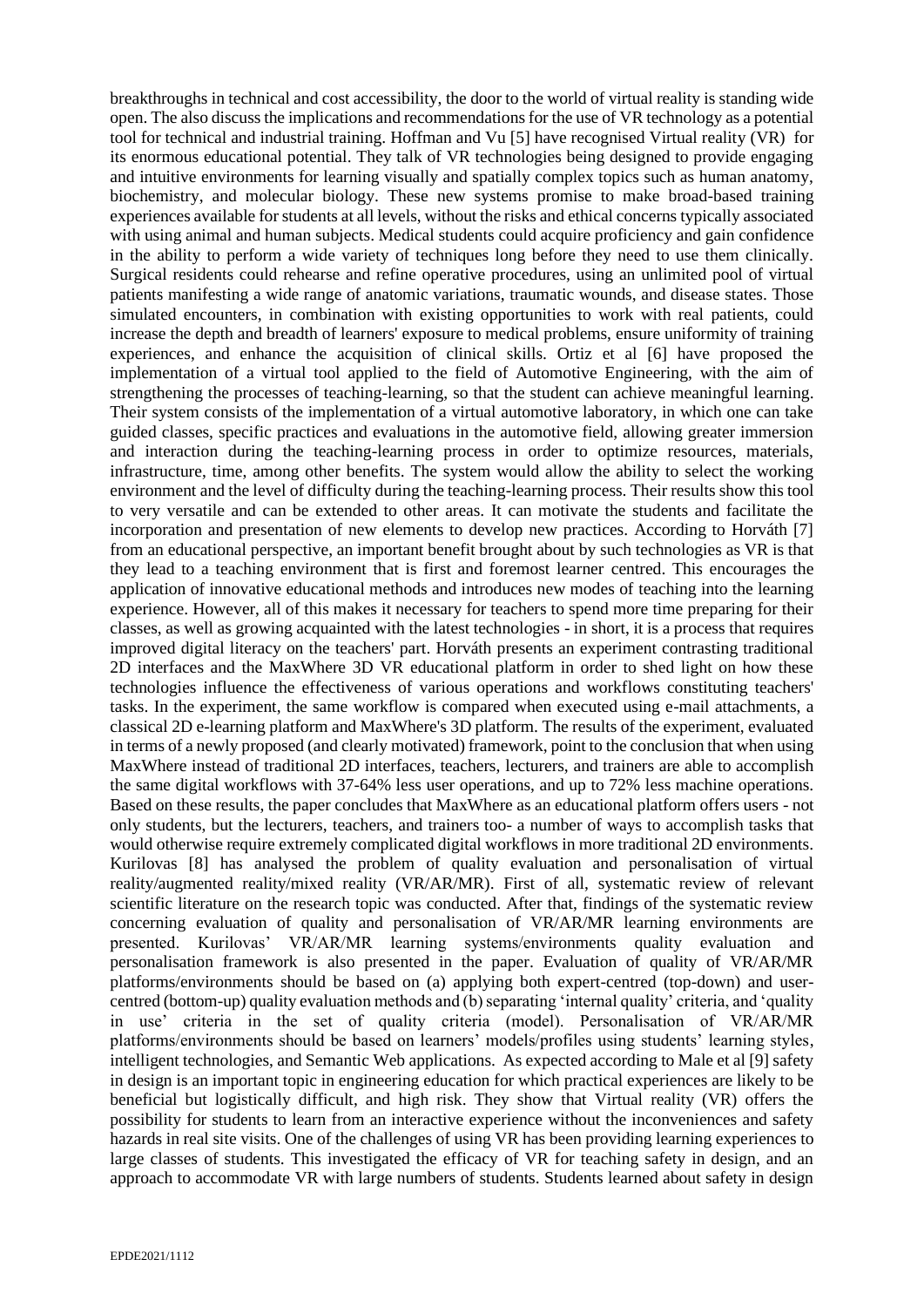in workshops, using a VR environment. They worked in groups in which only one member wore the VR headset and others observed. They found that students agreed that they identified additional risks after the VR experience regardless of whether they wore the headset. One interesting side observation was that usually quiet students, who were often international students, participated more actively in the group discussions than in their usual weekly group meetings.

Setozaki et al [10] have examined the practical use of screen presentation systems. At first, they developed Multi aspect VR teaching material, and the presentation system was improved. The teaching material produced using this system was then brought to and used in a high school. They taught lessons using the VR. This made a good impression on the students in the class. The students were compelled to get involved in the class. According to Cooper et al [11] Virtual reality (VR) platforms act as a potentially transformative tool in learning and teaching. They examined pre-service teachers' (PST) perceptions about VR, inclusive of their beliefs about its capacity to be used as a teaching and learning tool. They conducted a case study at an urban university in Australia involved 41 participants. Participants' positive perceptions of VR in their teaching relate to its potential to engage learners, the immersive potential of the platform and the scope of VR to offer students experiences they might otherwise not have with other learning tools. Concerns expressed by PSTs include their relatively low self-efficacy to use VR in their teaching, monitoring-related matters, financial cost and implementing the technology in a safe and supportive way. There was a significant difference in PSTs' amount of selfefficacy to teach using VR when compared to their overall confidence to use digital technologies. PSTs typically had greater awareness of the immersive and engagement potential of VR and less awareness about its potential to foster and promote collaborative learning. This paper contributes to an emerging discourse regarding the possible applications of VR in educational environments and particularly in relation teacher-educator contexts. According to Hutchison [12] evolving digital technologies has provided opportunities to engage students in activities that go beyond print‐based reading and writing and help them develop skills for reading, writing, and communicating with digital technology. Virtual reality apps are a rapidly emerging form of digital technology that provides immersive experiences in real or imagined environments. Virtual reality creates sensory experiences that involve sight, touch, hearing, and motion to allow users to feel as though they are physically present in that environment. These types of immersive experiences can be used to engage learners in multimodal literacy practices as well as scientific practices such as forming hypotheses and interpreting data to inform courses of action. The author provides a classroom example of using virtual reality in an integrated science and literacy lesson to engage students in discovering, answering, and writing about questions they developed as they explored a virtual environment. [Williams](https://www.learntechlib.org/author/Mia+Kim+Williams) and [Alrmuny](https://www.learntechlib.org/author/Dalal+Alrmuny) [13] have explored the utility of the virtual reality technology for the purpose of developing visual literacy and understanding about the microscopic world as it relates to the macroscopic properties of matter. Additionally, it shares perspectives of education students in various teacher preparation disciplines about virtual reality as an instructional tool. Through a mixed-method design, pre/post data and interview transcripts provide insight into the VR program and its bearing on learning. Tsuji et al [14] know that it is difficult to understand nursing practically for students who have just started studying nursing, because they cannot imagine the actual medical scene. The authors expected that they could improve nursing learning through experiences in virtual medical environments supported by ICT (information and communication technology). They have developed teaching materials in nursing education, and in a previous study reported that the use of a virtual hospital was useful for students who had not had medical experience. Their aim was to have students consider the meaning of a hospital room ceiling. First, they showed them a few ceiling patterns, and they selected the best one among the patterns. After that, they showed the same one in a virtual hospital room. They had negative opinions about what they had thought was the best one at this time. This demonstrated that the virtual hospital room is effective when students evaluate the ceiling as a part of the hospital room. Martín-Gutiérrez et al [15] state that Virtual reality captures people's attention. This technology has been applied in many sectors such as medicine, industry, education, video games, or tourism. Perhaps its biggest area of interest has been leisure and entertainment. Regardless the sector, the introduction of virtual or augmented reality had several constraints: it was expensive, it had poor ergonomics, or implied too much work to create contents. Recent technological innovations, including the rapid adoption of smartphones by society, have facilitated the access to virtual reality and augmented reality of anyone. In addition, several large companies like Apple, Facebook, Samsung, and Magic Leap, among others, have increased their investment to make these technologies to improve their accessibility within the next few years.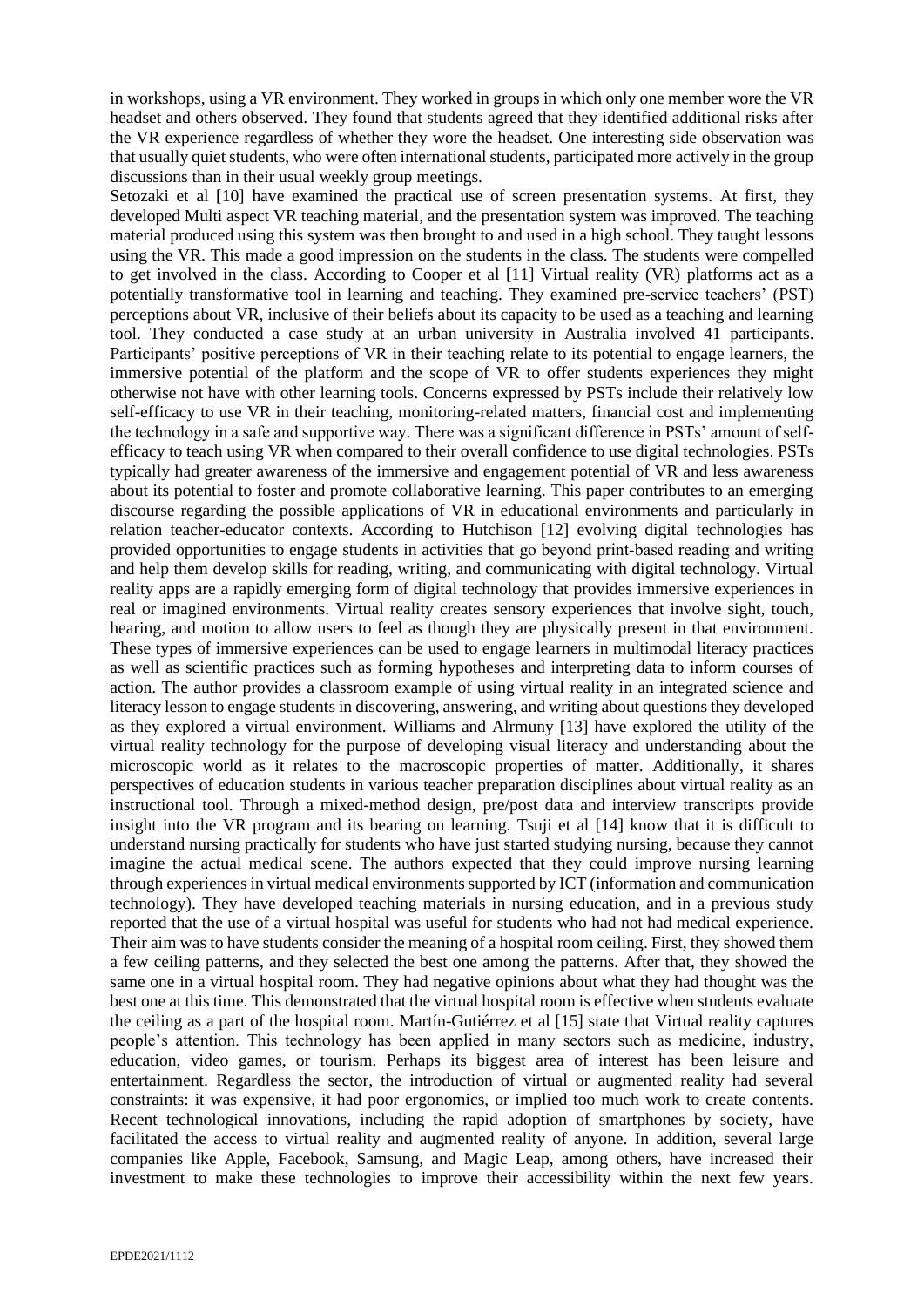Educational institutions will benefit from better accessibility to virtual technologies; this will make it possible to teach in virtual environments that are impossible to visualize in physical classrooms, like accessing into virtual laboratories, visualizing machines, industrial plants, or even medical scenarios. The huge possibilities of accessible virtual technologies will make it possible to break the boundaries of formal education. Nelson and Ahn [16] recognize that there has been a growing need to teach professional development skills to engineering students at Iowa State University. Students are often lacking these skills even though they are desired skills to have both for academic success and in the workplace. They explored using virtual reality to teach four professional development skills to students. These skills are leadership, teamwork, communication, and ethics. Virtual reality as an innovative tool was used to teach students these skills in an interactive and fun environment. Fernandez [17] presents and discusses the developing role of virtual and augmented reality technologies in education. Addressing the challenges in adapting such technologies to focus on improving students' learning outcomes, the author discusses the inclusion of experiential modes as a vehicle for improving students' knowledge acquisition. Stakeholders in the educational role of technology include students, faculty members, institutions, and manufacturers. While the benefits of such technologies are still under investigation, the technology landscape offers opportunities to enhance face-to-face and online teaching, including contributions in the understanding of abstract concepts and training in real environments and situations. Barriers to technology use involve limited adoption of augmented and virtual reality technologies, and, more directly, necessary training of teachers in using such technologies within meaningful educational contexts. The author proposes a six-step methodology to aid adoption of these technologies as basic elements within the regular education: training teachers; developing conceptual prototypes; teamwork involving the teacher, a technical programmer, and an educational architect; and producing the experience, which then provides results in the subsequent two phases wherein teachers are trained to apply augmented- and virtual-reality solutions within their teaching methodology using an available subject-specific experience and then finally implementing the use of the experience in a regular subject with students. The essay concludes with discussion of the business opportunities facing virtual reality in face-to-face education as well as augmented and virtual reality in online education. Davies et al [18] present their initial experiences integrating virtual reality (VR) 360° viewable images within a university medical imaging teaching session and some general transferable learning points for the successful delivery of VR content. VR has the potential to offer students an immersive educational experience but is not without its limitations. Our initial experience using VR with small groups  $(n<7)$  and larger groups (n<35) highlighted several obstacles which needed to be overcome to be able to successfully use VR in teaching. They found that requiring students to use their own devices to view VR content during teaching sessions (downloading the media content and loading it into a suitable app for viewing) presented a variety of problems, with pilot studies only a limited number of students successfully engaged with the VR content. The problems faced by students were a result of device compatibility (such as software versions, sensor capability such as lack of accelerometers), storage limitations app and browser capabilities (e.g., 360° video on YouTube is currently not supported by the Safari browser). The physical device size, button location and screen brightness caused issues when attempting to use some phones in consumer VR headsets. A diversity in student's digital fluency impacted on the level of student support required in the classroom to ensure engagement, and also made the activity highly labour intensive.

## 2 CASE STUDY

An existing undergraduate workshop skills project was used as the foundation of the VR experience. Students were required to manufacture and assemble a simple oscillating engine from engineering drawings and operation sheets (Figure 1) that focused upon milling and turning operations. In previous years students had experienced difficulties interpreting the engineering drawings of the project in addition to issues with the order of assembly of the final components.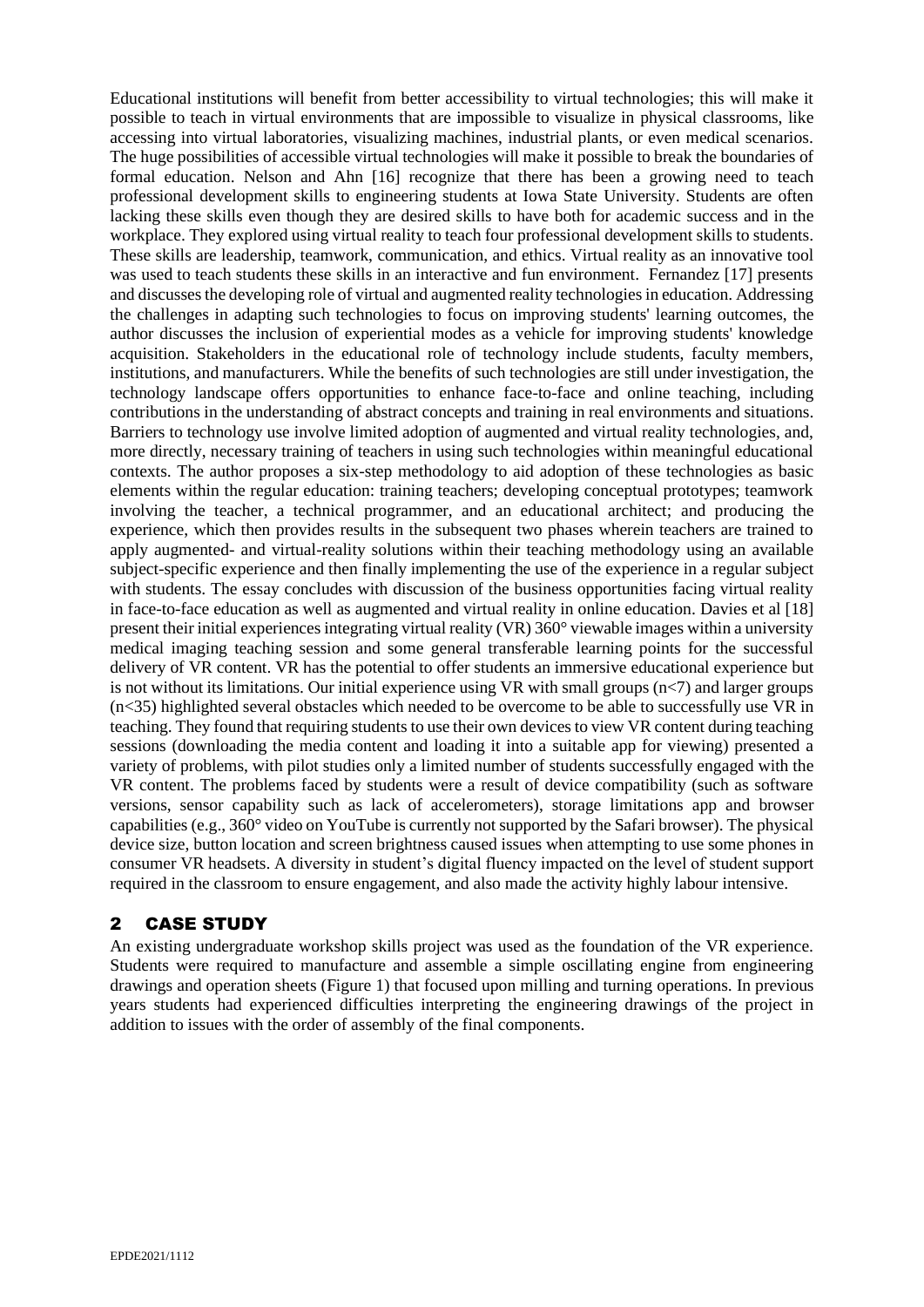

*Figure 1. Oscillating Engine*

The VR experience aimed to address both issues by providing a scaled up virtual version of the assembly that contained three sections (Figure 2); the first was an assembled version of the oscillating engine, the second was all components laid out for the student to view and the third an animated exploded version of the assembly.



*Figure 2. VR Layout and Relative Scale*

The students were given access to the VR scene at the same time they started on the physical components, they were given approximately 5 mins to view the scene and watch the animation. Engagement was varied, some students stood still and just looked around the scene whilst other became fully engaged in the virtual environment and were happy to walk around and crouch down to examine specific components in detail.

Overall, the verbal feedback from the students on the experience was very positive the animated view and the scaled-up model were the items most talked about by the students during and after the experience. When returning to the workshop the students found it easier to understand the relationship between the different components and how they fit together in the assembly.

## 3 DISCUSSION

VR has great potential as a tool to integrate into the design process as it can bridge the gap between a two-dimensional screen and physical prototype. The ability to scale models has been highlighted by participants as a valuable part of the experience. Future work: in order to fully immerse the students in the virtual world scene interactivity needs to be explored, in this case study the student was just an observer rather than an active participant. Future projects would look to allow for the construction of the assembly in VR in order to make a more immersive experience. This would need to be balanced against resources available and the space required if the student's VR time were to be extended.